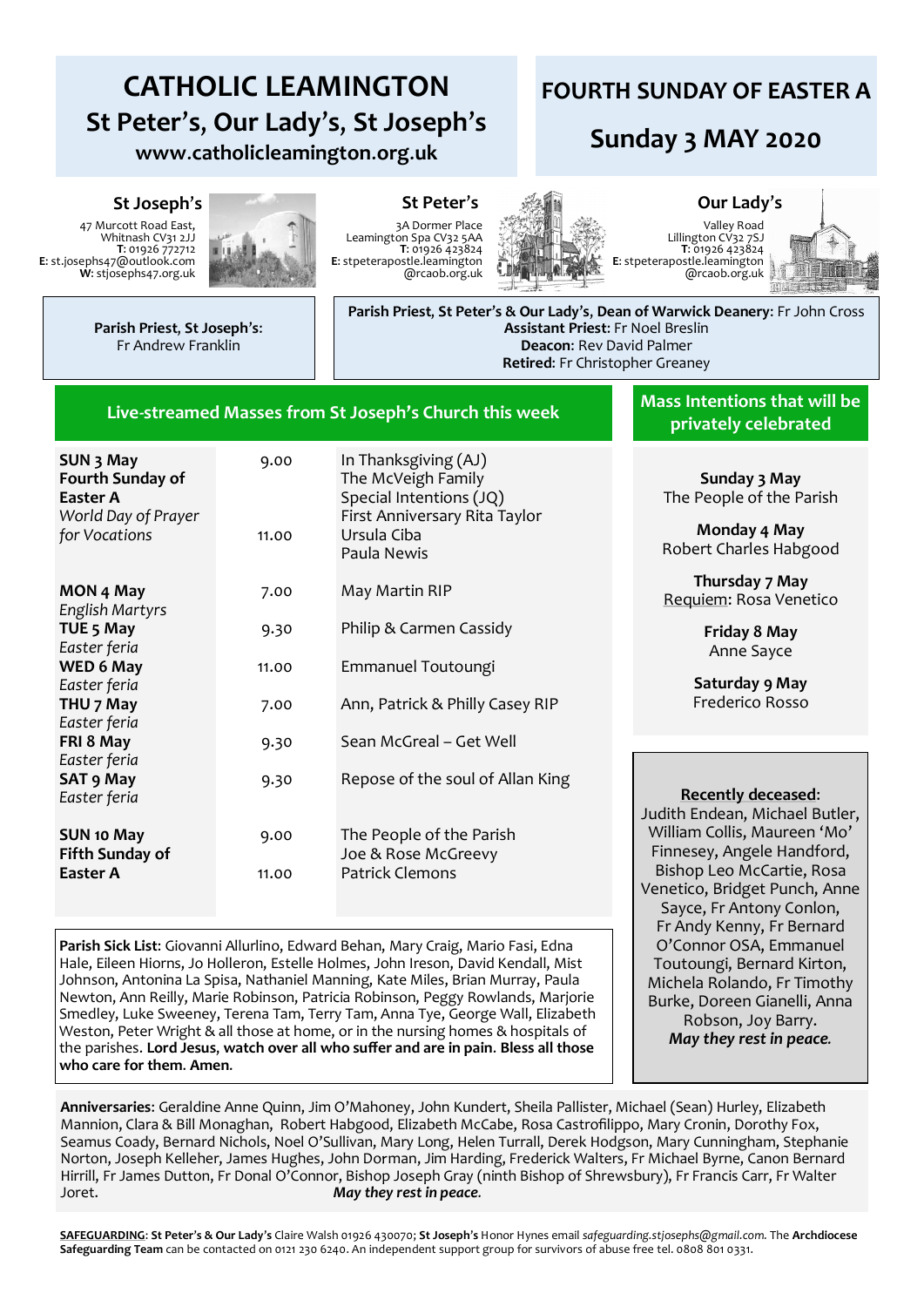## **CATHOLIC LEAMINGTON** : **Fourth Sunday of Easter A**, **3 May 2020**

This weekend there is a letter from Pope Francis to the Faithful and a Pastoral Letter from Archbishop Bernard Longley. The Pope exhorts us to rediscover the beauty of praying the Rosary especially in May, traditionally a month of devotion to the Blessed Virgin Mary. The Pope also provides two new prayers to Our Lady that we can recite of the end of the Rosary and which he will pray during May, in spiritual union with us. The prayers form the basis of a prayer sheet which you can find on the newsletter page of the website.

Archbishop Bernard speaks to us of Good Shepherd Sunday – the moment in Eastertide when we hear the risen Christ calling us as our shepherd: *I have come that they may have life, and have it to the full*. He asks that we pray for an increase of vocations within the Church – vocations to married life, to Religious and consecrated life and to the ordained ministries. The full text of His Grace's letter is on the Newsletter page of the website.

## **Dear Parishioners**

Today is Good Shepherd Sunday and a Day of Prayer for Vocations. Last year we celebrated the Year of the Priest and it was suggested that each of the Deanery Priests should give a sermon about their own vocation story. A vocation is a calling. When we

hear someone calling, we are intrigued. In our lives there are many conversations, many words which each day we are required to hear or read. Some are relevant to us and where necessary we respond. When God wanted Samuel for a special purpose, he called him at night, "*Samuel, Samuel*." Samuel who worked as servant, was woken. He thought his master was calling. He got up from his bed and presented himself. "*Here I am*," he said to his master, "*you called me*." The master said he had not and told the boy to go back to bed. Two further times it happened, and each time Eli told the boy he had not called. Then Eli realised who was calling so he told Samuel, next time you hear the voice say, "*Speak Lord, your servant is listening*." Of course, not everyone is called in the same way but when God wants someone, he is persistent.

God calls each of us for a special purpose. St John Henry Newman wrote, "*God has created me to do Him some definite service. He has committed some work to me which he has not committed to another. I have my mission. I may never know it in this life, but I shall be told it in the next*."

Wise words but what do you think? They remind us that God has a plan for us because He has imbued us with the gift of His Divine love. A vocation is a calling to know God's love and to share it in a special way. A vocation to priesthood is to offer the love of God in the setting where the church asks the priest to serve.

This weekend please pray for your priests, for those who are called to offer their lives in the service of the church, for those who are to be ordained to the priesthood. We will pray especially for Sean Gough who was on placement with us in Catholic Leamington two years ago. He will be ordained in July along with his fellow seminarians. The priests of Catholic Leamington are grateful for your prayers.

Every blessing, Fr John.



**St Joseph**'**s**

This week Our Lady's Seven Day Candle burns for **Kathryn**'**s 9th Birthday in Thanksgiving**

**Thank you**: To all those who watched Cllr Bernard Kirton's Memorial Mass on Tuesday. We received a note of thanks from his daughter Fiona thanking us for celebrating the Mass for the repose of Bernard's soul.

**Thank you once again**… for your continued generosity to the Parish at this uncertain time. Offertory envelopes, contributions, Mass Ints. can be put through the letterbox.

**This week we have our usual devotions**: Monday 6.30 pm – Exposition of the Blessed Sacrament with Novena to Our Lady of Perpetual Succour; Friday 8.30 am – Exposition, 9.00 am – Sacred Heart Novena, and 9.10 am – Rosary for Vocations. Saturday 10-10.30 am Exposition.

**Parish Office**: Like St Peter's we are offering a limited office service. I will endeavour to answer phone calls and emails as best I can at the moment. Thank you for your understanding.

**Livestream Viewing Figures**: I was pleasantly surprised to see that the viewing figures for Weekday Mass are on average between 600-700 and for Sunday Mass the average is 2,300. This is of course how many "machines" are tuning in, there could be of course more than one person watching. The countries where people are tuning in are the UK, Ireland, USA, Australia, Belgium, Canada, France, Lebanon, Italy and of course Lithuania where Fr Ramunas family get to see him everyday! I hope you agree that the livestream has been a worthwhile investment and has helped to keep the community in spiritual contact with one another.

**Livestream Funeral Mass**: Recently Fr Noel celebrated a Funeral Mass on the livestream to assist a family who would have had a large number of people gathering for the funeral. This was extremely helpful to the family and those wishing to pay their respects. Since then we have had two further requests for this. The idea is simple: If<br>you have a burial or cremation of a loved one at a certain time and you would like a simple Funeral Mass celebrated beforehand please ask the priest presiding at the Funeral and we will make every attempt to help you.

**SVP**: Our SVP Society is willing and able to help anybody who may feel isolated at this time. The contact is David Burton [davidburton636@gmail.com](mailto:davidburton636@gmail.com) One of the ways in which they are *Continued on page 3*